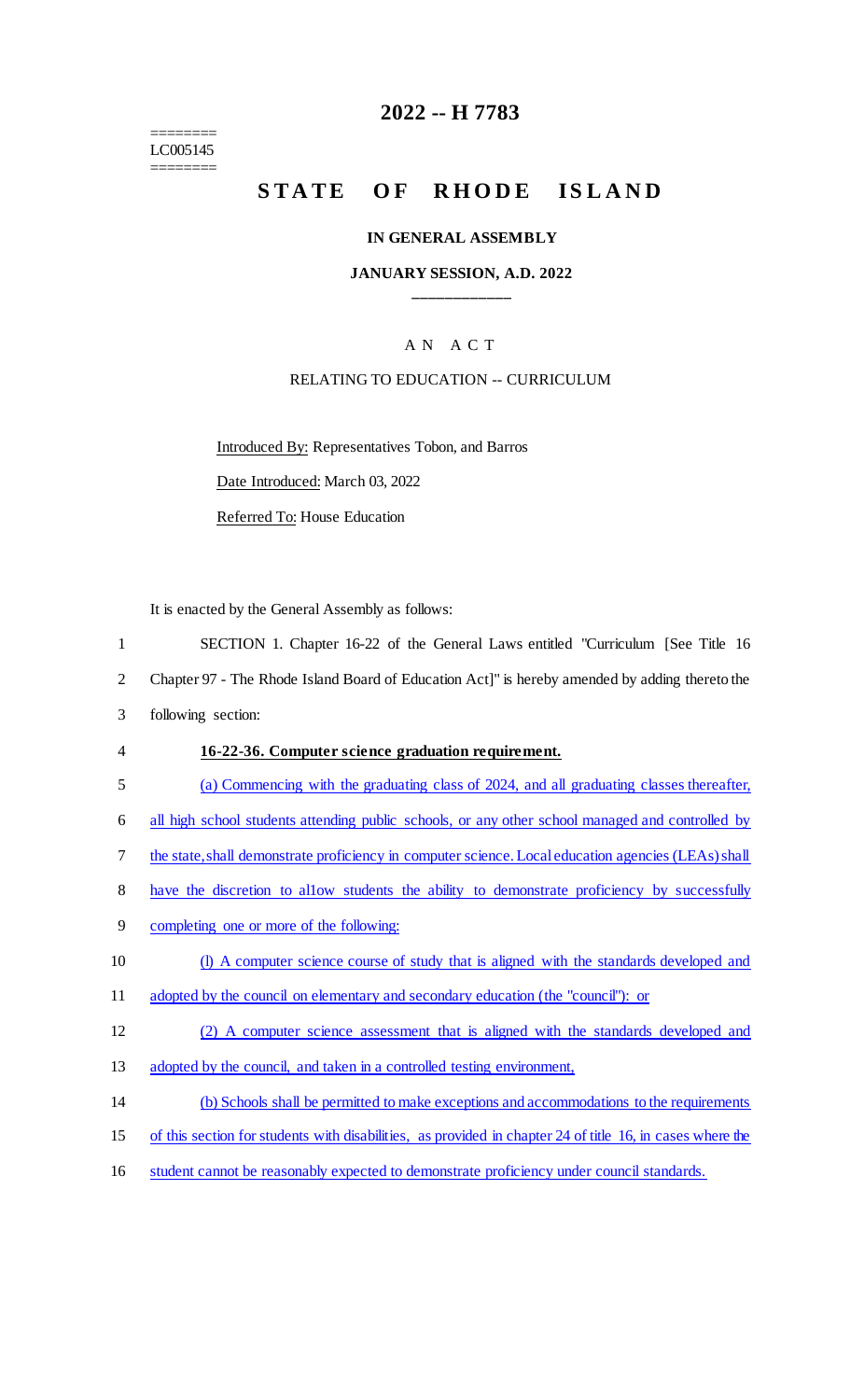#### ======== LC005145 ========